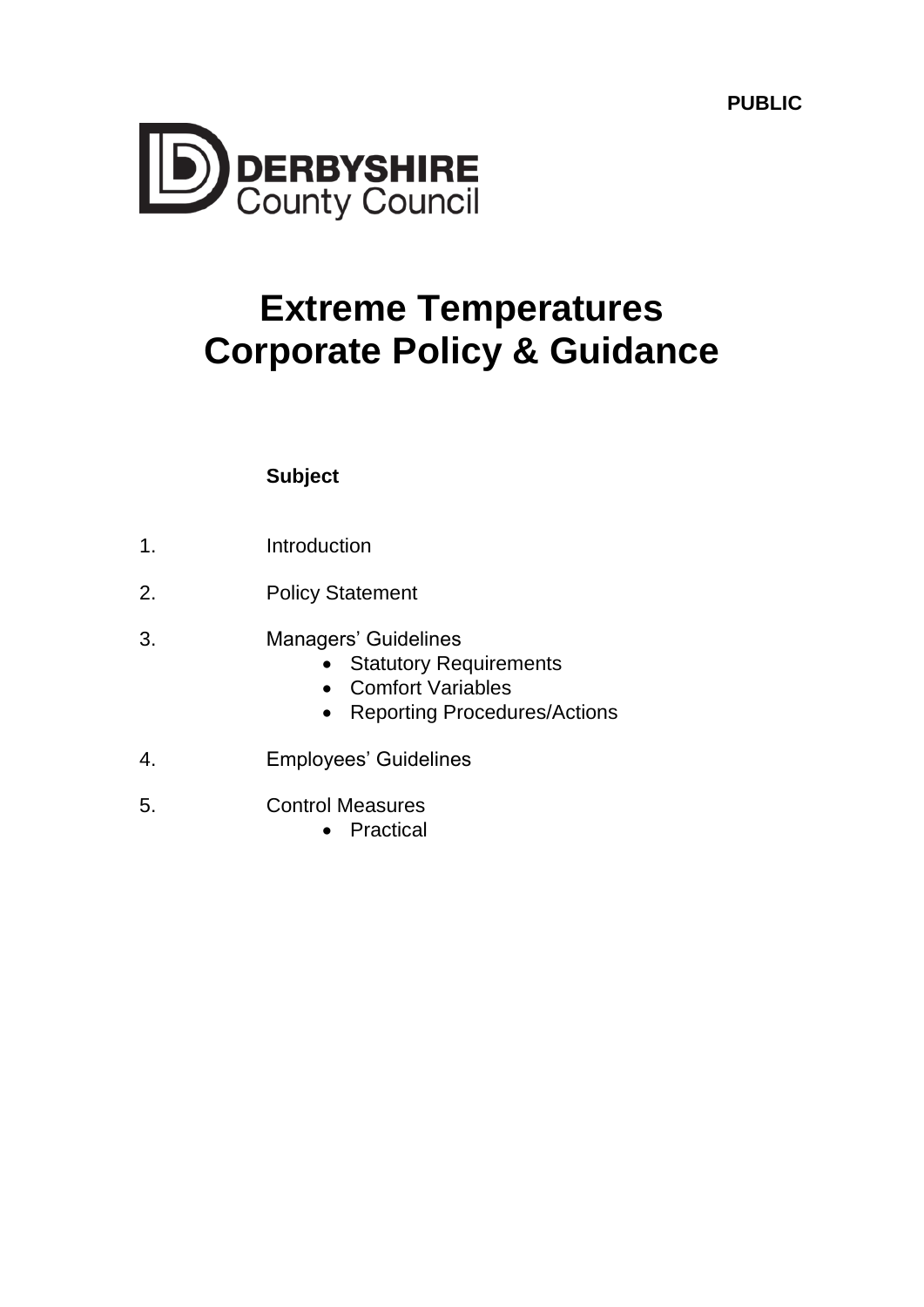| <b>Version</b> | <b>Date</b>      | <b>Detail</b>            | <b>Author</b>           |
|----------------|------------------|--------------------------|-------------------------|
| 1.0            |                  | <b>Original Document</b> | John Davis              |
| 1.1            | Sept 2011        | <b>Biennial review</b>   | John Davis              |
| 1.2            | Sept 2013        | <b>Biennial review</b>   | John Davis              |
| 1.3            | Sept 15          | <b>Biennial review</b>   | John Davis              |
| 1.4            | December<br>2017 | <b>Biennial review</b>   | <b>Jackie Griffiths</b> |

## **Links and Dependencies**

Management of health and Safety at Work Regulations

Workplace (Health, Safety and Welfare) Regulations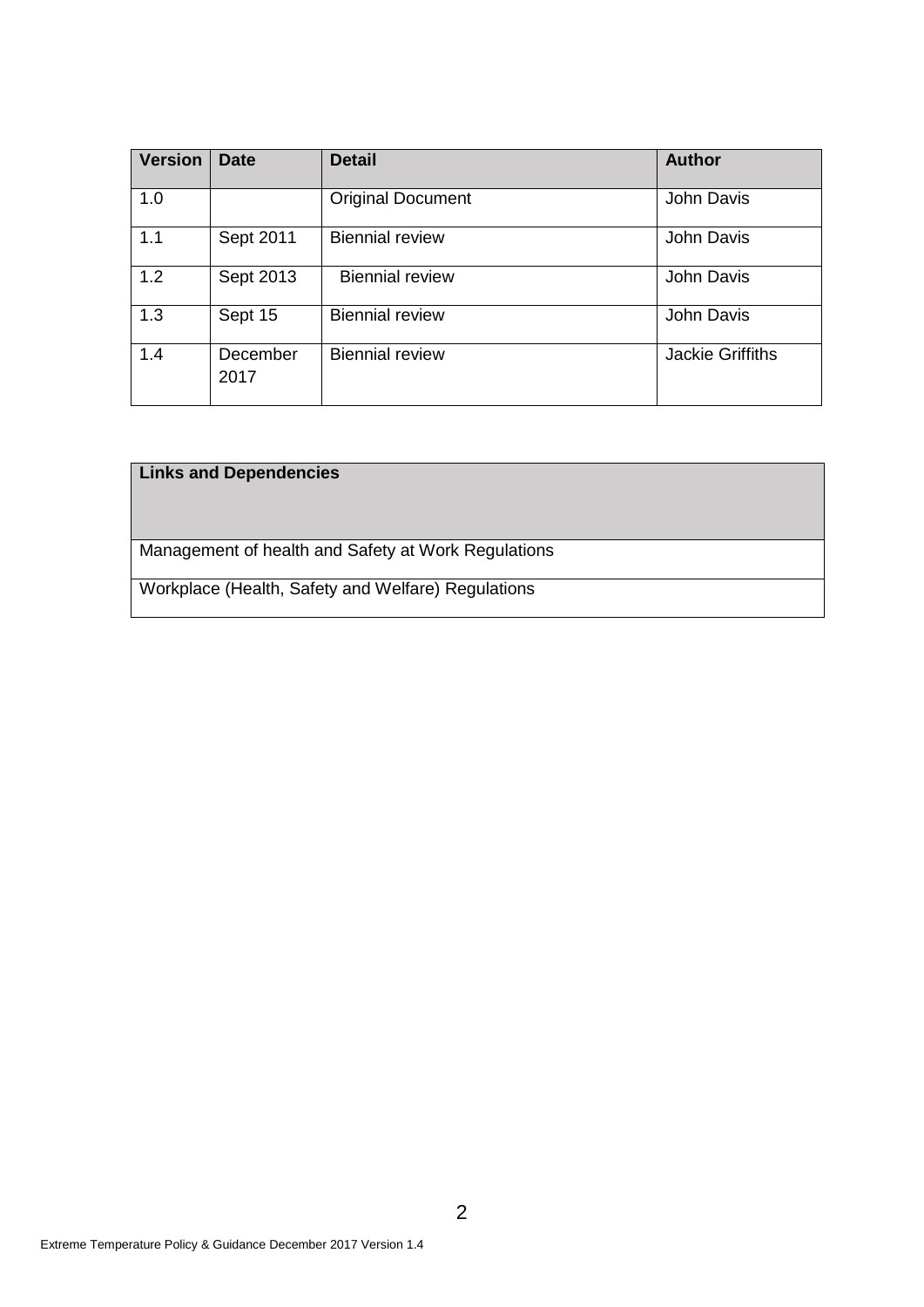# **1. Introduction**

It is not known specifically how many accidents occur at work each year as a result of exposure to extremes of temperature. The fact remains, however, that temperature extremes can at times be uncomfortable, debilitating and have adverse effects on employees' health and safety.

Staff can be exposed to adverse temperature conditions through a number of occupational activities. The degree of exposure is dependent on several inter-related factors. These factors include the work activity being performed, the type of work equipment used, the working environment, individual physical characteristics and other factors such as the use of personal protective equipment (PPE). For example, those who work outdoors are particularly vulnerable to cold temperatures in the winter months, whilst in hot summer periods staff who work in kitchens may be particularly at risk.

Whilst the cause of extreme temperatures (e.g. weather) cannot be controlled, there are actions which can be taken to reduce extreme temperature effects.

Consideration and evaluation of all these factors is essential in developing safe systems of work which incorporate adequate preventative/control measures.

## **2. Policy Statement**

The Council undertakes to reduce to the lowest level reasonably practicable, the risk to health and safety of its employees and members of the public visiting its premises, through:-

- undertaking risk assessments to identify work places and activities which may expose employees and others to extremes of temperature.
- developing safe systems of work and introducing practical measures to reduce the risk to an acceptable level.
- providing adequate information, instruction and training to relevant employees.
- providing PPE which is compatible with the environment in which it is worn.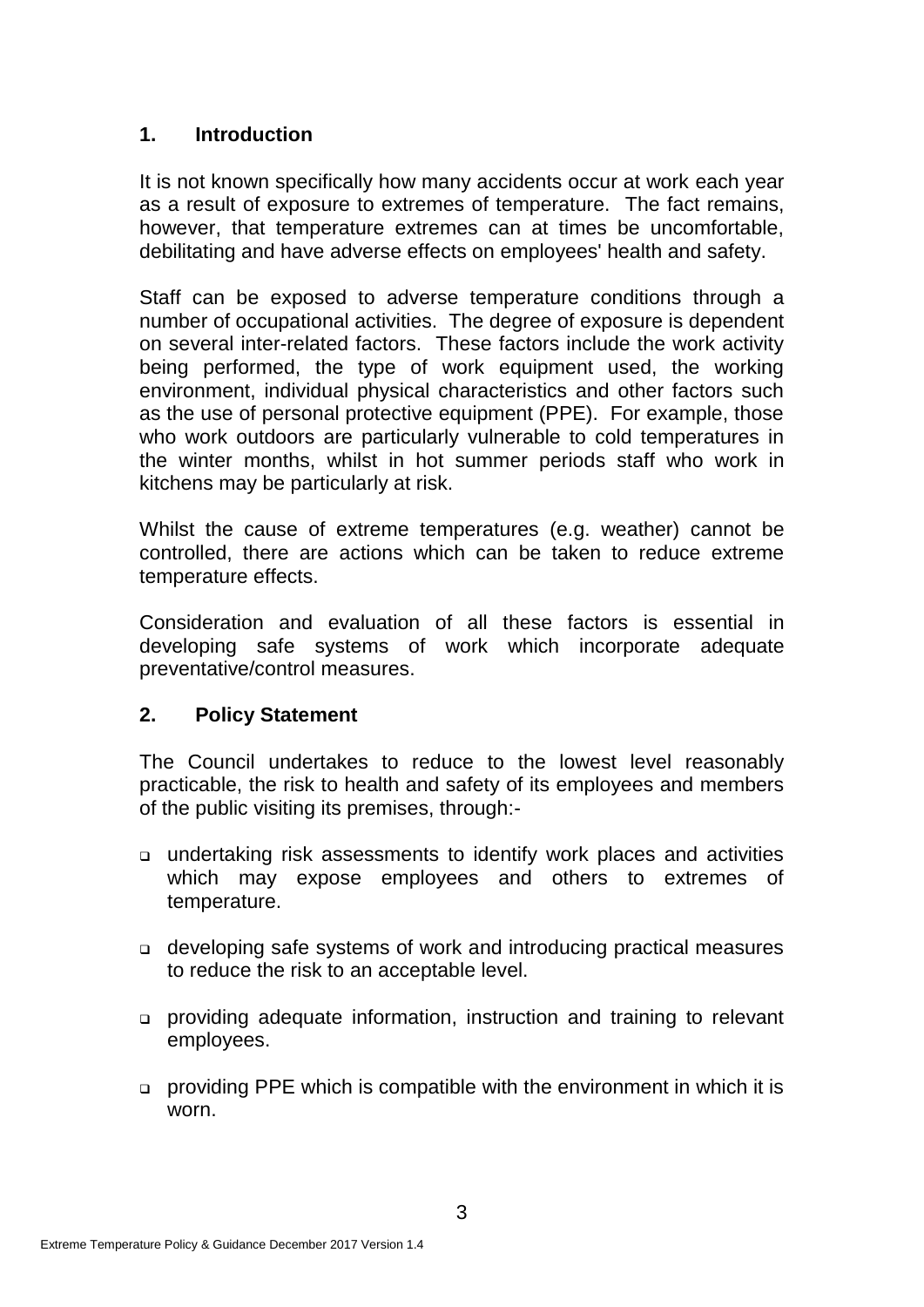- providing, so far as is reasonably practicable, additional heating/cooling equipment (portable fans and heaters) where required.
- allowing staff to dress appropriately for the environment in which they work.
- providing sufficient amounts of drinking water.
- ensuring that all serious accidents caused by extremes of temperature are investigated by a 'competent' person and preventative measures implemented.

#### **3. Managers' Guidelines**

Because of the varied nature of premises and activities undertaken within the Council, it is impossible to prescribe definite temperatures other than those in specific legislation mentioned below.

#### **Statutory Requirements**

The Health and Safety at Work etc. Act does not specifically deal with extremes of temperature, however, the Council has a legal duty under Section 2 of this Act 'to ensure, so far as is reasonably practicable, the health, safety and welfare at work of all their employees' and clearly this interpreted in the broadest sense extends to exposure to extremes of temperature.

More specific duties under the Management of Health and Safety at Work Regulations require the Council to consider the hazards associated with working in temperature extremes, assessing the risk in such circumstances and implementing appropriate preventative measures.

There are other pieces of legislation which give specific guidance on temperature. Below is a summary of their main requirements:-

## **Workplace (Health, Safety and Welfare) Regulations 1992**

| Sedentary workers    | 16 <sup>o</sup> C minimum |  |
|----------------------|---------------------------|--|
| <b>Physical work</b> | 13°C minimum              |  |

The provision of a sufficient number of thermometers.

## **(No maximum temperature is defined)**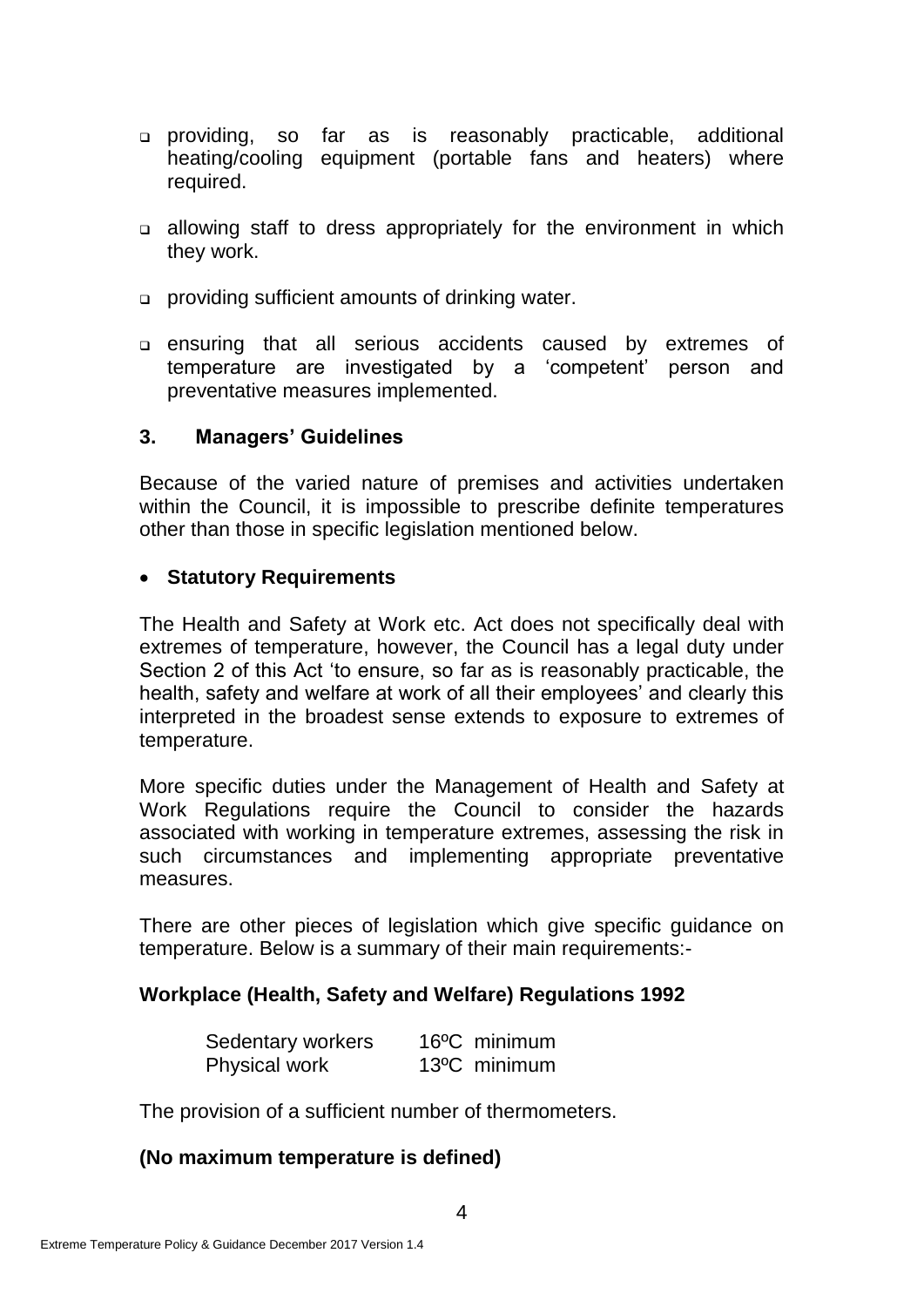# **Health and Safety (Display Screen Equipment) Regulations**

Employers have the responsibility to ensure that workstations do not produce excessive heat which could cause discomfort.

## **Manual Handling Operations Regulations**

Employers have a responsibility to take into account the working environment when carrying out assessments.

## **Personal Protective Equipment at Work Regulations**

Employers should ensure that the selection of PPE takes account of the working environment with respect to extremes of heat and cold to ensure that it does not adversely affect the user.

#### **Management of Health and Safety at Work Regulations**

Requires that employers take into account the risks to employees from extremes of temperature. (Specific reference is made to pregnant and breastfeeding employees)

#### **Comfort Variables**

Despite the fact that 'comfort' is a personal state, agreement is usually found whenever a group of people are asked to assess a given atmospheric condition. Research indicates that there are four factors which are chiefly responsible for the sensation, namely:-

## **Air Temperature**

This is the most important factor and depends upon the type of work being undertaken. As physical activity increases, so the optimum ambient temperature reduces.

#### **Radiant Heat**

It is important to regulate exposure to radiated heat. Wherever possible, temperature gradients should be negative ie cool head, warm feet.

## **Relative Humidity (dryness or dampness of the air)**

It is generally accepted that the relative humidity (RH) should be between 40 - 70%.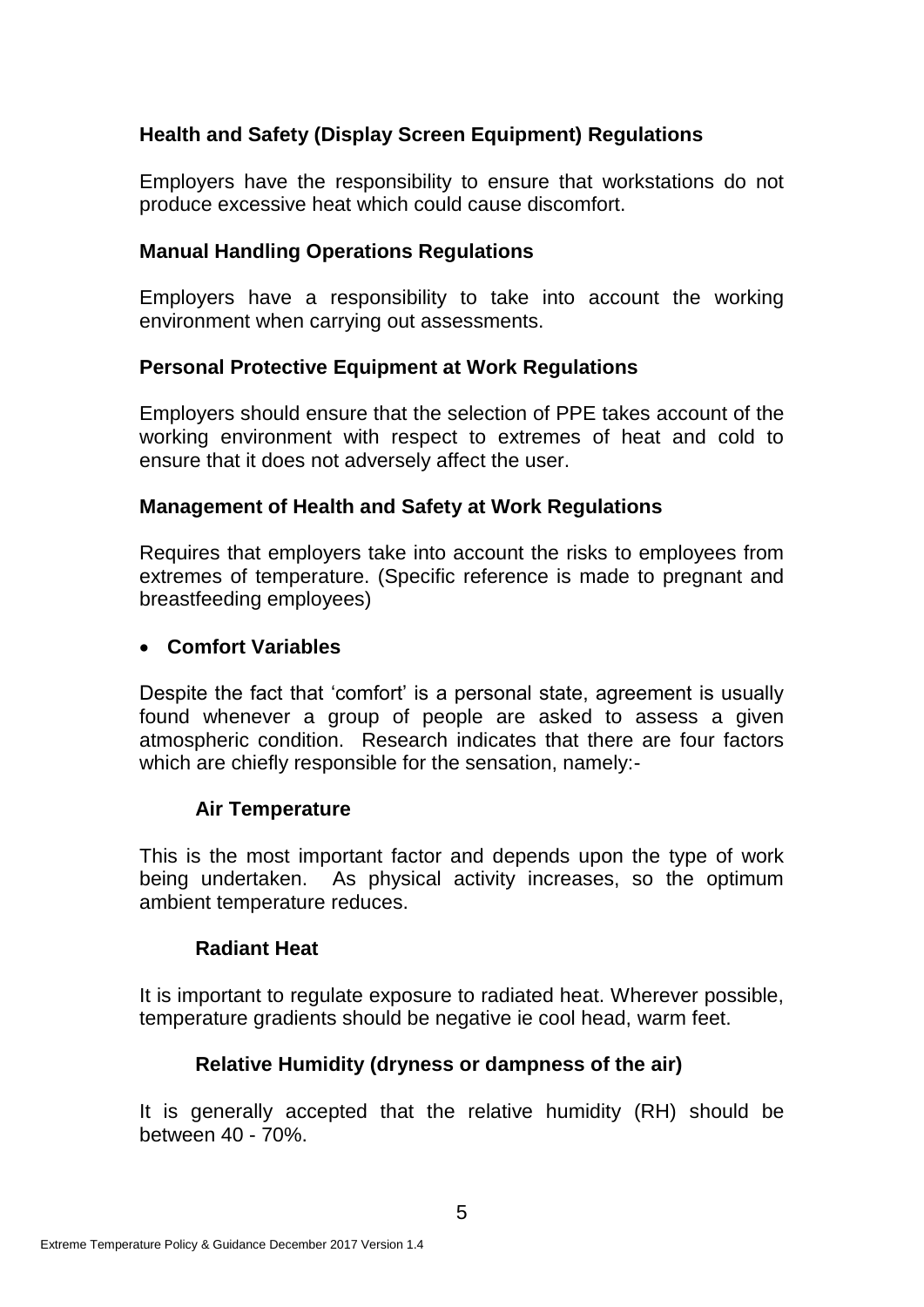If the relative humidity is low, and the air is 'dry' a feeling of discomfort is produced due to the drying of the throat, eyes and nasal passages. If it is high, then there is a feeling of 'stuffiness' and a reduction in the rate at which sweat evaporates, thereby reducing the body's ability to keep cool.

## **Air Movement**

This is an important factor. If there is excessive movement of air, then people complain of draughts. If there is no movement the room feels airless.

The sensation of air movement is directly related to air temperature and skin sensitivity.

If the air is cool, even slight draughts are detectable (wind chill factor). Air movements eg desk fans, assist in cooling the body but can cause distress if excessive.

Other factors which may affect thermal comfort include physical exertion, length of time exposed, clothing, general health and personal protective equipment required to be worn.

# **Reporting Procedures/Actions**

It is important that if extremes of temperature are causing unnecessary physical discomfort or have caused an accident or injury at work, they should be reported immediately through the normal procedures for health and safety issues:-

ie either on a defect report form or through the Incident Reporting form.

If the problems persist, then the Departmental Health and Safety Section should be contacted in order to investigate further and suggest any remedial action which may be taken to reduce the problem.

# **4. Employees' Guidelines**

If you find that extremes of temperature (hot or cold) are causing you unnecessary physical discomfort or have caused an accident or injury at work, then you should report this immediately to your line manager.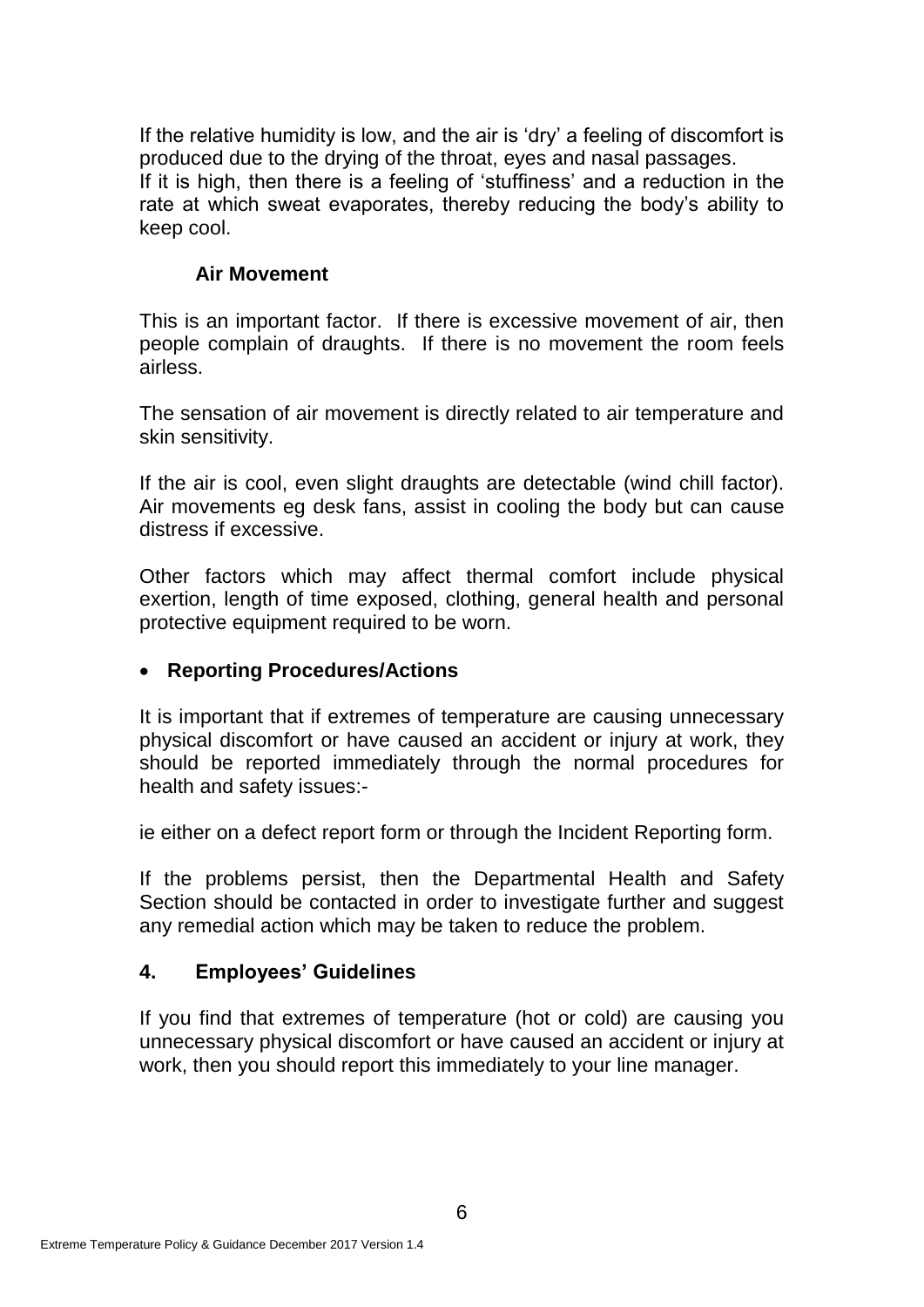If you are issued with personal protective equipment to protect you against extreme temperatures, then you must use them and report any defects in this equipment to your line manager so that you may obtain a replacement.

# **5. Practical**

## **Control Measures**

## **Hot temperatures**

| Carry out a risk assessment of the workplace/activity.<br>consideration<br>should<br>Special<br>be<br>given<br>to<br>pregnant/breastfeeding employees<br>staff<br>who<br>and<br>undertake physical/heavy work. | <b>Action taken by:</b><br>Management |
|----------------------------------------------------------------------------------------------------------------------------------------------------------------------------------------------------------------|---------------------------------------|
| Increase ventilation eg desk fans, open windows and<br>doors to create air movement.                                                                                                                           | Management/<br>Employee               |
| Remove radiant heat by using blinds, reflective film,<br>work in the shade, move workstations away from<br>windows.                                                                                            | Management/<br>Employee               |
| Provide local cooling units where practicable, including<br>dehumidifiers.                                                                                                                                     | Management                            |
| Ensure air conditioning units are serviced regularly and<br>operated correctly.                                                                                                                                | Management                            |
| Take breaks from physical activity to allow the body to<br>cool down.                                                                                                                                          | Employee                              |
| Provide cool drinks where practicable.                                                                                                                                                                         | Management/<br>Employee               |
| Provide sun block where appropriate.                                                                                                                                                                           | Management                            |
| Cover up in the sunshine and wear a hat.                                                                                                                                                                       | Employee                              |